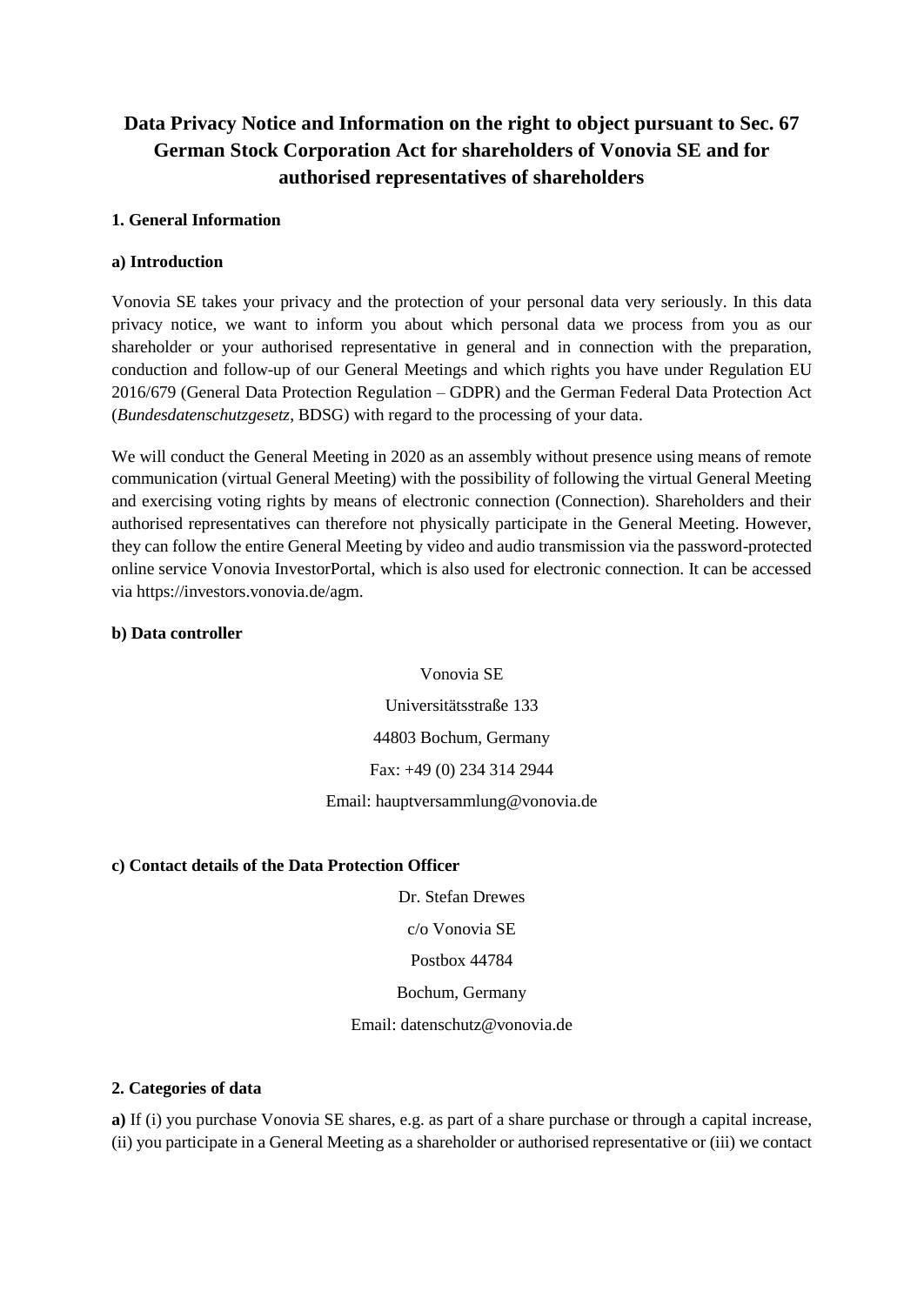you, we – as the controller within the meaning of data protection laws – process the following of your personal data:

- name and surname, title,
- date of birth (only of shareholders),
- nationality (only of shareholders),
- address.
- E-mail address,
- class of shares,
- type of ownership of the share,
- number of shares, and
- ticket number or confirmation of registration.

**b)** If you use our Vonovia InvestorPortal, via which, amongst others, the virtual General Meeting will be conducted, we also process access data required for operating the Vonovia InvestorPortal. You can find information on data protection regarding the processing of personal data from shareholders or their authorised representatives for using the Vonovia InvestorPortal generally and in connection with the preparation, execution and follow-up of General Meetings in a separate data privacy notice, which can be accessed via [https://investor.computershare.de/vonovia?plang=en.](https://investor.computershare.de/vonovia?plang=en)

**c)** If you contact us, we additionally process the personal data required to answer the respective request, such as your e-mail address or telephone number.

**d)** In addition, we also process information on motions, questions, election proposals, requests, objections and other verbal contributions from shareholders or their authorised representatives at the General Meeting as well as on their voting behaviour.

**e)** If we broadcast a non-virtual General Meeting live on the Internet by means of video and audio transmission and you make a verbal contribution at the non-virtual General Meeting or otherwise enter the recording area, this live broadcast will also include your appearance and verbal contribution.

# **3. Purpose and legal basis of the processing operation**

The processing of the above-mentioned data serves the purposes described below.

# **a)** Maintaining the share register and fulfilling legal and supervisory obligations

We process the data described under section 2 a) in order to comply with our legal obligation to maintain the share register. In addition, we may process personal data to fulfil other legal obligations, such as regulatory requirements and obligations under stock corporation law, securities law, tax law and commercial law.

The processing is necessary to fulfil our obligations under stock corporation law pursuant to Section 67 of the German Stock Corporation Act (AktG). The legal basis for the processing of data is Article 6(1)(c) GDPR.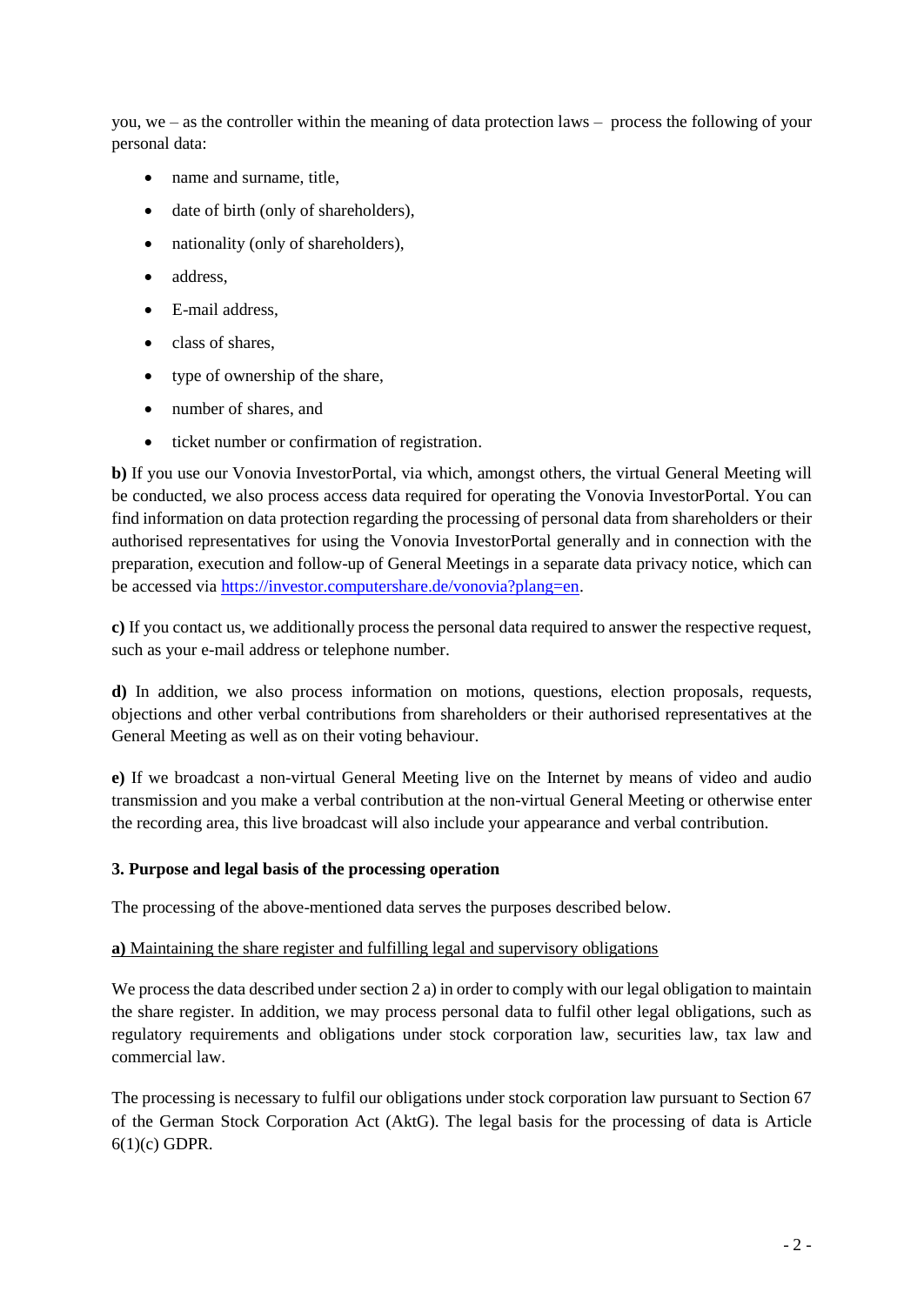# **b)** Preparation, execution and follow-up of General Meetings

We process the data described under section 2 a) and b) in order to process the participation of shareholders and their authorised representatives in the General Meetings (e.g. by checking their eligibility to participate, creation of the list of attendees) and to exercise their rights at the General Meeting (including granting and revoking powers of attorney and instructions via the InvestorPortal on the company's website at https://investors.vonovia.de/agm) as well as to ensure the observance of voting bans, the lawful adoption of resolutions and evaluation of cast votes at the General Meeting.

The processing of your personal data is necessary for the proper conduct of the General Meeting. If you do not provide us with the necessary personal data, we might not be able to allow your attendance in the General Meeting.

The legal basis for the processing is Art.  $6(1)(c)$  GDPR in conjunction with our obligations under stock corporation law pursuant to Art. 53 of the SE Council Regulation in conjunction with Section 118 et seqq. AktG and, if applicable, in conjunction with Art. 1(2) nos. 2 - 4 of the Act on Measures in Corporate, Cooperative, Association, Foundation and Home Ownership Law to Combat the Effects of the COVID 19 Pandemic (Gesetz über Maßnahmen im Gesellschafts-, Genossenschafts-, Vereins-, Stiftungs- und Wohnungseigentumsrecht zur Bekämpfung der Auswirkungen der COVID-19- Pandemie; C19-AuswBekG).

Insofar as we take down in shorthand your verbal contributions described under section 2 e) during the non-virtual General Meeting without being legally obliged to do so, this is done to ensure the proper conduct of the General Meeting and to be able to deal with your questions and motions. The stenographic minutes will not be published. The legal basis for this processing is Art. 6 (1)(f) GDPR and our legitimate interest is to ensure that the General Meeting is executed properly and that our shareholders' participation rights can be realized in the best possible way.

# **c)** Broadcast of the General Meeting by means of video and audio transmission on the Internet

The entire General Meeting may be broadcast live and publicly accessible on the Internet by means of video and audio transmission. Possibly, a recording of the virtual or non-virtual General Meeting will be made until the end of the speech of the Management Board, which will be made publicly available on the Internet on demand after the end of the General Meeting. Beyond this, neither image nor sound recordings will be made. To the extent you enter the recording area or make a verbal contribution during recording activities at a non-virtual General Meeting, the live broadcast or the respective recording will include your appearance and verbal contribution. The legal basis for this processing is Art. 6 (1)(f) GDPR. Our legitimate interest is to enable interested shareholders and the public to follow the General Meeting via the Internet in accordance with the express permission in the German Stock Corporation Act and our by-laws.

# **d)** Investor Relations

We process the data of shareholders described under section 2 a) in order to contact you so that we can send you information about our company that we consider to be of particular interest to investors.

The legal basis for the processing of your personal data is Art.  $6(1)(f)$  GDPR. We have a legitimate interest in representing our company appropriately to our shareholders and in disclosing information about business incidents in order to enhance our corporate reputation.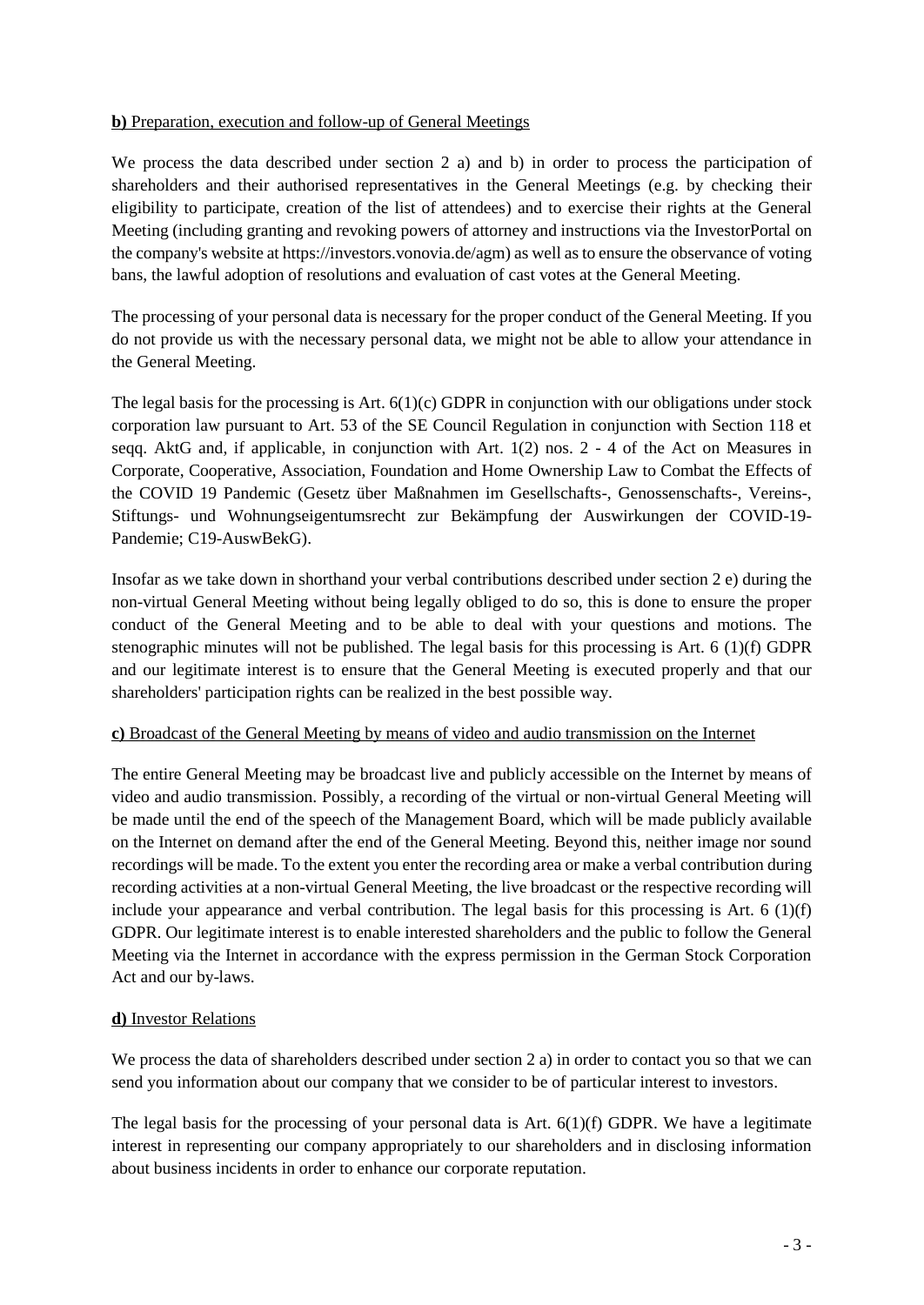## **e)** Operation of the InvestorPortal

We process the data of shareholders described under section 2 a), b) and d) in order to be able to provide you the Vonovia InvestorPortal throughout the year. There you will have the opportunity to view your shareholder data as well as data on your share portfolio, to notify us of any changes of your e-mail address and to register to upcoming annual General Meetings or to appoint authorised representatives.

The legal basis for the processing of your personal data is Art.  $6(1)(f)$  GDPR. Our legitimate interest lies in our ambition to provide you with a free service to inspect and manage your shareholder and portfolio data and to conveniently register for our General Meetings.

You can delete your account of the Vonovia InvestorPortal after the end of each annual General Meeting. We inform you separately about the data we process when you use the InvestorPortal in our privacy policy for the InvestorPortal.

## **f)** Subscription offers for capital increases

We process the data of shareholders described under section 2 a) in order to be able to make you subscription offers. A subscription offer gives you the opportunity to acquire new shares. As a rule, this will be delivered to you by your depositary bank and published in the Federal Gazette (*Bundesanzeiger*) at the same time. However, we must exempt citizens of certain countries from these subscription offers due to local legal requirements under the securities laws of those countries. That is why we must also process the information about your nationality.

The legal basis for the processing of your personal data is Art.  $6(1)(f)$  GDPR. Our legitimate interest lies in the fact that we must comply with the legal regulations of the respective countries.

# **g)** Statistical purposes

We process the data described under section 2 a) and d) in order to compile statistics on our shareholders and on shareholder development.

The legal basis for the processing of your personal data is Art.  $6(1)(f)$  GDPR. We have a legitimate interest in compiling statistics so that we can identify the composition of our company's shareholder structure. In addition, we minimise risks for those affected by this by anonymising personal data in the course of statistical processing so that conclusions about individual persons are made impossible.

### **h)** Processing of your requests

We process the data described under section 2 c) in order to be able to process your request and answer your inquiries. The legal basis for this processing of your personal data is Art. 6(1)(b) GDPR

### **i)** Other purposes

If required by law, we will inform you in advance if we process your personal data for purposes other than those specified here.

# **4. Recipients and categories of recipients of personal data**

We use various service providers for the processing of personal data.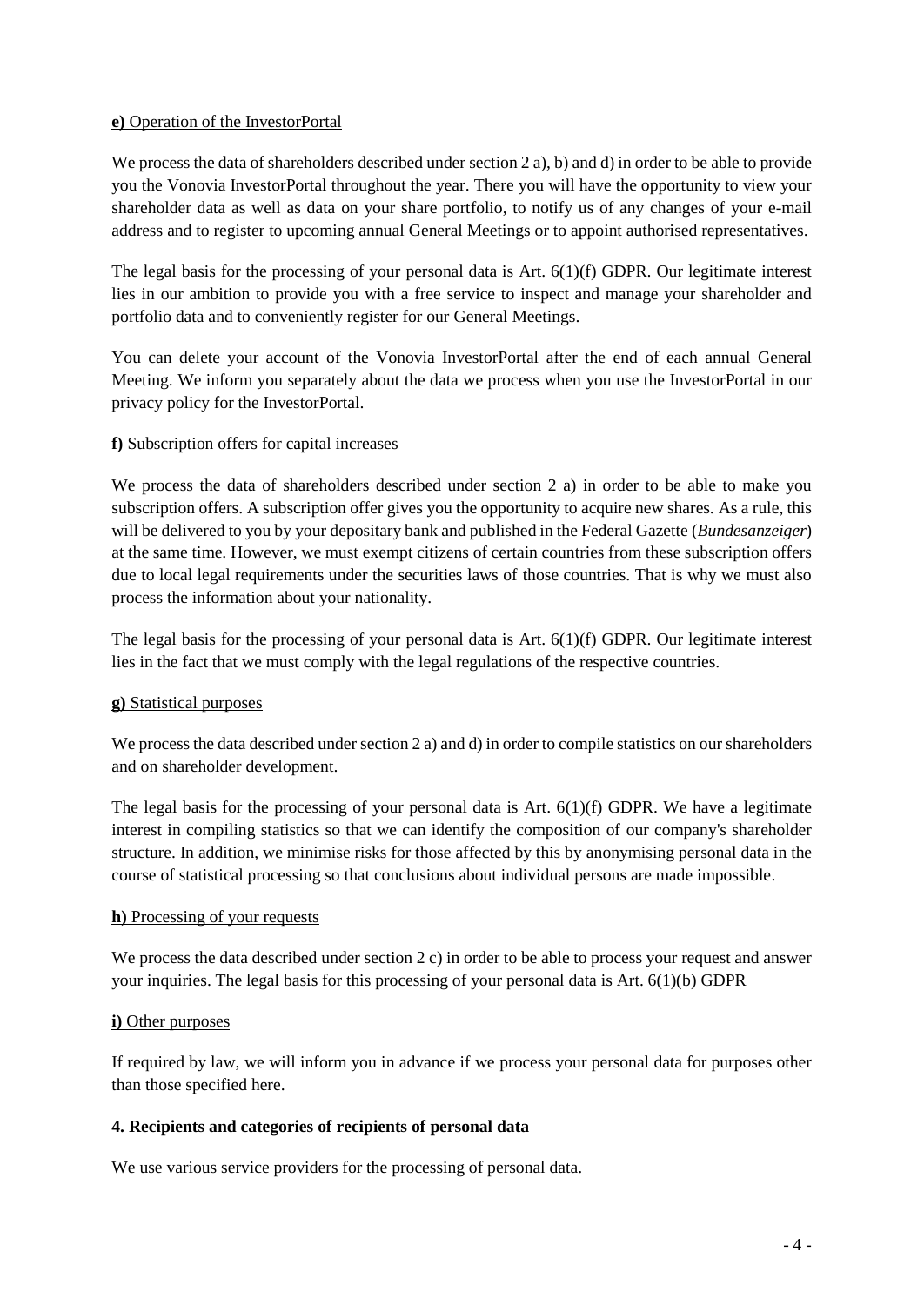As we issue registered shares, we are legally obliged to maintain a share register. We have commissioned Computershare Deutschland GmbH & Co KG, Elsenheimerstr. 61, 80687 Munich, Germany therewith.

The Vonovia InvestorPortal is operated by Computershare exclusively on behalf and in accordance with the instructions of Vonovia SE.

As part of the preparation, conduct and follow-up of General Meetings, we also commission other service providers who receive personal data from data subjects (e.g. for the provision of the Vonovia InvestorPortal, printing companies for sending General Meeting documents, security services for admission controls).

Computershare and the other service providers only receive such personal data from us that is necessary for the performance of the commissioned service. Computershare and the other service providers process the data exclusively on behalf and in accordance with the instructions of Vonovia SE. All our employees and all employees of external service providers who have access to and/or process personal data are obliged to treat this data confidentially.

If you attend the General Meeting, we are obliged, pursuant to Section 129(1) sentence 2 AktG, to file you in the list of participants, stating your name, place of residence, number of shares and type of ownership. These data are visible to all other participants of the General Meeting during the meeting and to shareholders up to two years thereafter (Section 129(4) AktG).

Your data is generally being processed in countries belonging to the European Union. If persons from countries outside the European Union and the European Economic Area hold shares in our company, we will also send certain information to these shareholders (e.g. invitations to General Meetings). If personal data are also included in these notifications (e.g. motions to General Meetings with the name of the applicant being stated), this data will also be transferred to third countries. The provisions of the GDPR are not directly applicable in third countries. In the absence of an adequacy decision of the European Commission, these countries may provide a lower level of protection for your personal data. A transfer is nevertheless necessary in order to inform all shareholders equally, since we are not permitted to exempt shareholders from third countries from our duty to provide information. With the transmission we fulfil our contractual obligations. The legal basis for the transmission is Art. 49(1)(b) GDPR.

# **5. Data sources**

If you purchase shares, your personal data will not be collected by us, but by the depository banks involved in the share transaction. This is carried out via Clearstream Banking AG, Mergenthalerallee 61, 65760 Eschborn, which, as the central securities depository, is responsible for the technical settlement of securities transactions and the deposit of shares for credit institutions.

If you contact us, we will receive the personal data directly from you.

If you act as authorised representative of a shareholder, we receive your personal data from the shareholder who granted you the power of attorney and directly from you as far as your behaviour during the General Meeting is concerned.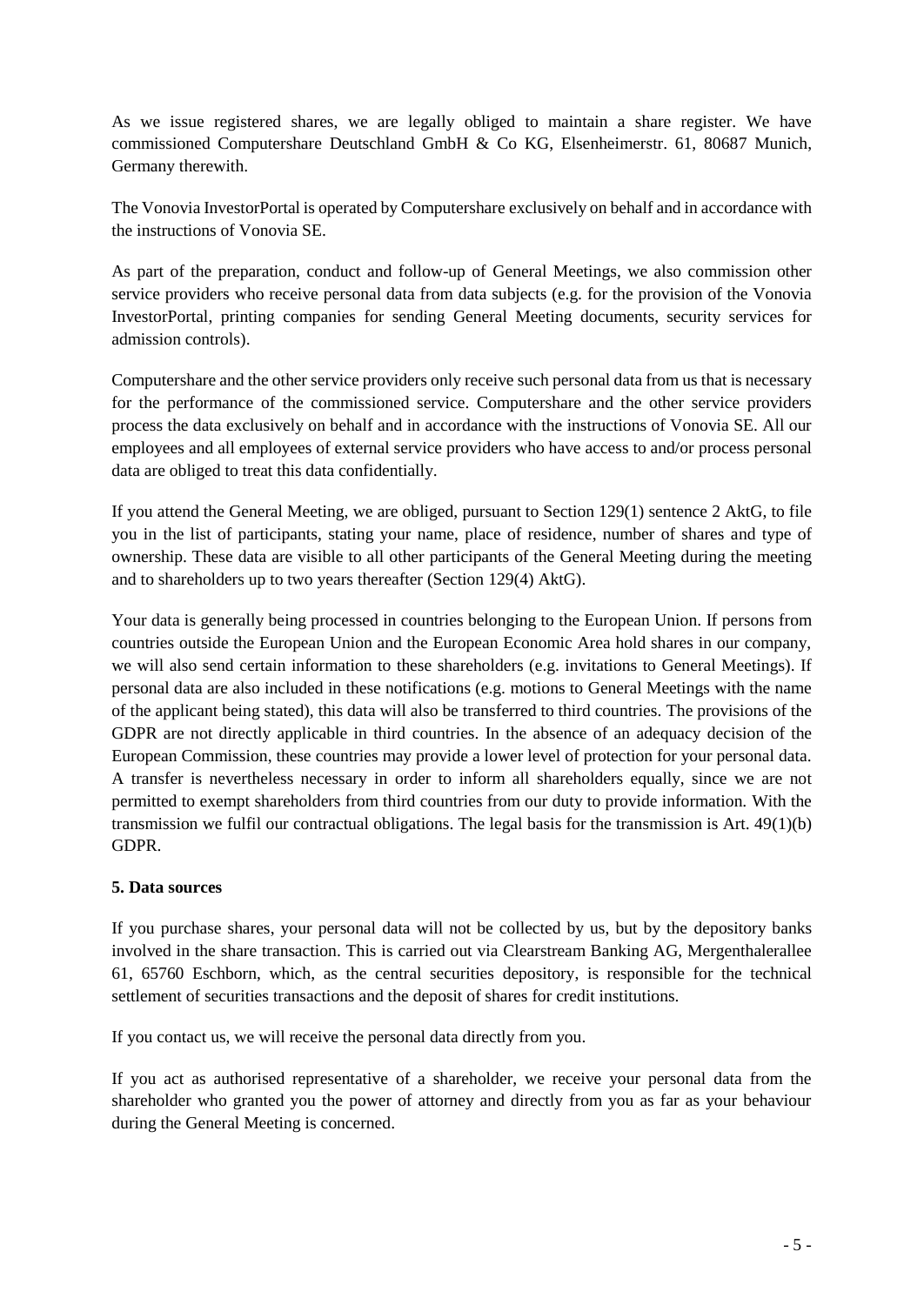# **6. Storage period**

In principle, we anonymise or delete personal data if it is no longer required for the above-mentioned purposes and if the anonymising or deleting does not conflict with legal requirements for proof and storage (e.g. under the German Stock Corporation Act, the German Commercial Code, the German Tax Code or other legal provisions).

To the extent required by law or if the company has a legitimate interest in the storage of personal data, for example in the event of court or out-of-court disputes at the General Meeting or in order to be able to track the application and voting behaviour, a longer storage of personal data is possible. In these cases, however, we do not necessarily store personal data of all the categories listed under section 2, but only those data which are absolutely necessary for achieving the respective purposes - for example to prove voting behaviour.

After the personal data are no longer needed for these purposes, they are anonymised or deleted.

The access data we collect (Section 2. a.) is stored by us for a period of three months and then processed exclusively anonymously for statistical purposes. Different storage periods apply to shareholder number and session ID; login and password reset; and confirmation of knowledge and acceptance of the terms of use.

The session ID is stored in the browser and deleted after the browser is closed. Login and password reset as well as confirmation of knowledge and acceptance of the terms of use are collected for the period of registration by name in the Company's share register.

We delete all other data collected in connection with the operation and use of the InvestorPortal no later than one month after your account in the InvestorPortal has been deleted. On the one hand, you can delete the account yourself, as described in section 2. b). On the other hand, your account will be deleted automatically if you are no longer a shareholder of Vonovia SE.

Your account will only be stored further if this is required by law or if we have a legitimate interest in continuing to store it, for example in the event of disputes in or out of court in connection with the operation of the InvestorPortal or in order to be able to track your application and voting behavior. However, once the legal obligation or the aforementioned legitimate interest no longer applies, the personal data will be deleted.

Translated with www.DeepL.com/Translator (free version)

# **7. Rights of data subjects**

As a data subject, you can contact our data protection officer named in section 1. c) in order to exercise your legal rights in accordance with the GDPR. If the legal requirements are met, you may be entitled to the following rights:

- the right to obtain information on data processing and a copy of the data processed (right of access by the data subject, Art. 15 GDPR)
- the right to obtain the rectification of inaccurate data or have incomplete data completed (right to rectification, Art. 16 GDPR),